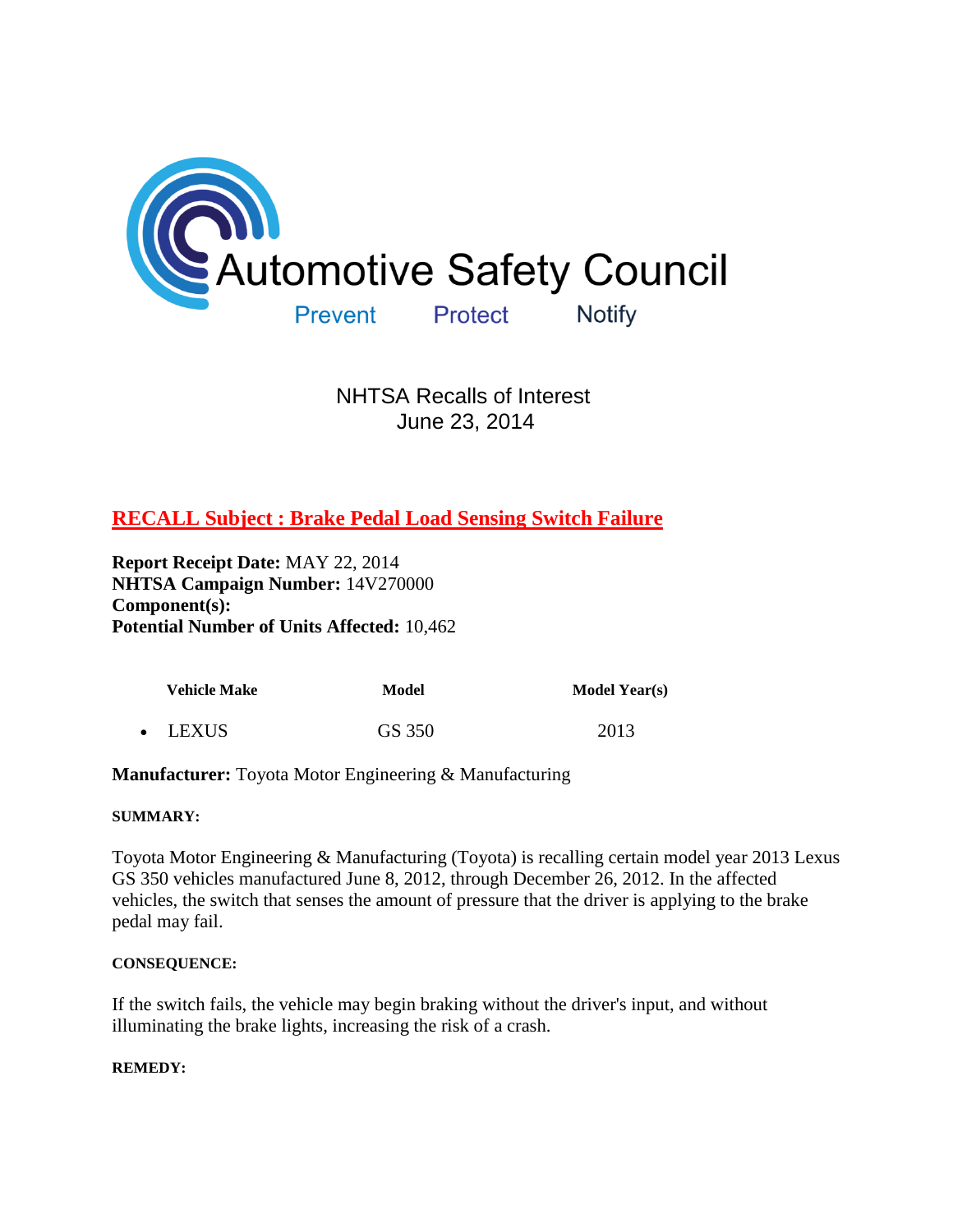Toyota will notify owners, and dealers will replace the brake pedal support assembly which includes the brake pedal load sensing switch, free of charge. Parts for the remedy are not currently available. Toyota will send owners an interim notification letter in late June 2014 to advise owners of the recall, and will mail owners a second letter when remedy parts are available.

# **[RECALL Subject : Passenger Front Air Bag Inflator Failure](http://www-odi.nhtsa.dot.gov/owners/SearchResults?refurl=email&searchType=ID&targetCategory=R&searchCriteria.nhtsa_ids=14V298)**

**Report Receipt Date:** JUN 06, 2014 **NHTSA Campaign Number:** 14V298000 **Component(s): Potential Number of Units Affected:** 61

| <b>Vehicle Make</b> | Model         | <b>Model Year(s)</b> |
|---------------------|---------------|----------------------|
| $\bullet$ BUICK     | <b>ENCORE</b> | 2013                 |
| • CHEVROLET         | <b>SPARK</b>  | 2013                 |

## **Manufacturer:** General Motors LLC

#### **SUMMARY:**

General Motors LLC (GM) is recalling certain model year 2013 Buick Encore vehicles manufactured April 10, 2013, to May 8, 2013, and Chevrolet Spark vehicles manufactured December 30, 2012, to March 1, 2013. In the affected vehicles, an improper weld on the passenger side front air bag inflator may result in the air bag not deploying.

### **CONSEQUENCE:**

If the air bag does not to deploy in the event of a crash, there is an increased risk of injury to the front passenger.

### **REMEDY:**

GM will notify owners, and dealers will replace the passenger side front air bag, free of charge. The manufacturer has not yet provided a notification schedule.

## **[RECALL Subject : Electrical Short Circuit may Disable Air Bags](http://www-odi.nhtsa.dot.gov/owners/SearchResults?refurl=email&searchType=ID&targetCategory=R&searchCriteria.nhtsa_ids=14V299)**

**Report Receipt Date:** JUN 06, 2014 **NHTSA Campaign Number:** 14V299000 **Component(s):** AIR BAGS , SEAT BELTS **Potential Number of Units Affected:** 33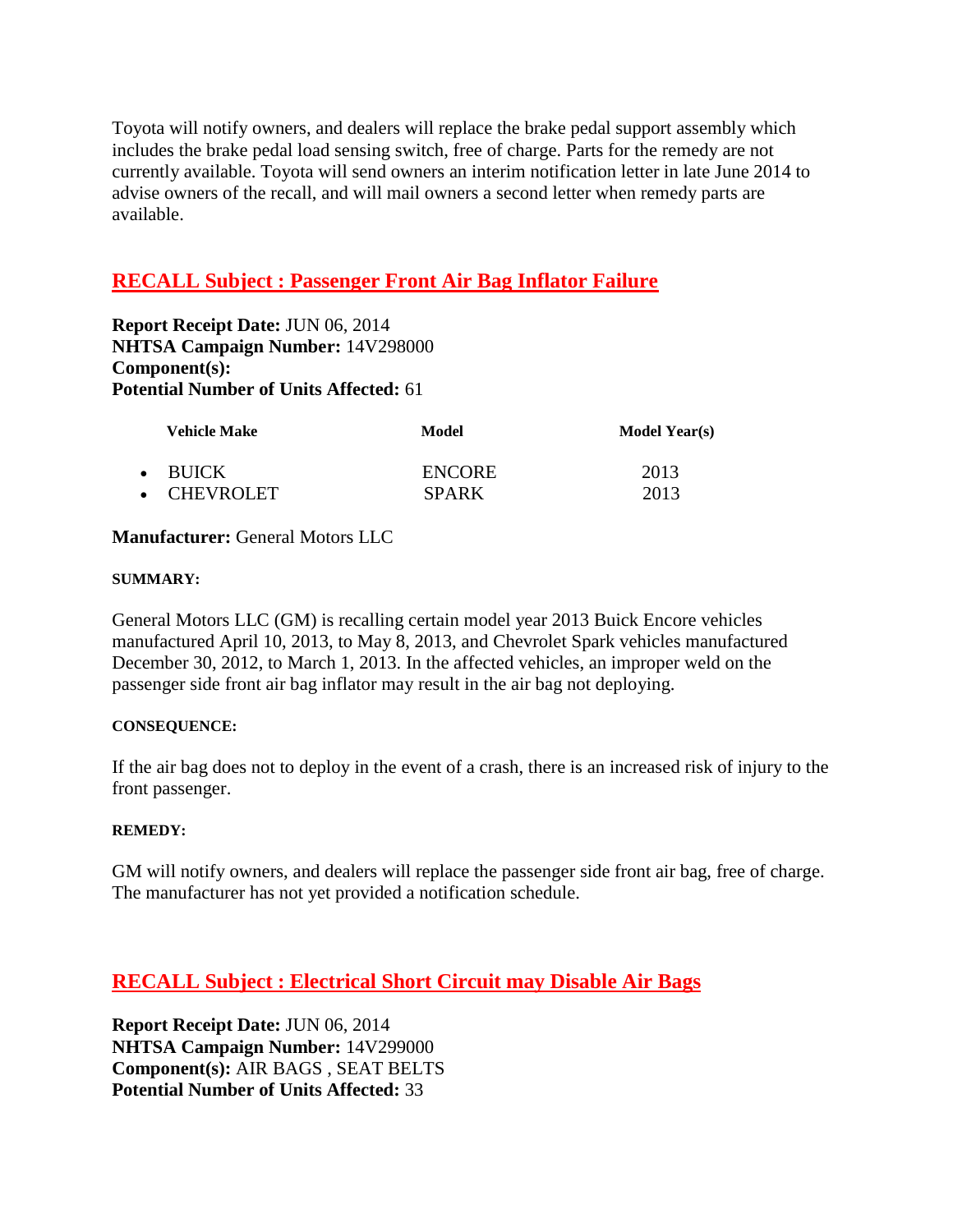| <b>Vehicle Make</b> | Model           | <b>Model Year(s)</b> |
|---------------------|-----------------|----------------------|
| • CHEVROLET         | <b>CORVETTE</b> | 2014                 |

## **Manufacturer:** General Motors LLC

### **SUMMARY:**

General Motors LLC (GM) is recalling certain model year 2014 Chevrolet Corvette vehicles manufactured April 23, 2014 to April 25, 2014. In the affected vehicles, the Sensing and Diagnostic Module (SDM) may experience an internal short circuit, resulting in the deactivation of the air bags and seat belt pretensioners.

### **CONSEQUENCE:**

If the SDM short circuits, the air bags may not deploy and the seat belt pretensioners may not activate in the event of a crash, increasing the risk of occupant injury.

### **REMEDY:**

GM will notify owners, and dealers will replace the Sensing and Diagnostic Module (SDM), free of charge. The manufacturer has not yet provided a notification schedule.

## **[RECALL Subject : Driver Side Frontal Air Bag May Not Deploy](http://www-odi.nhtsa.dot.gov/owners/SearchResults?refurl=email&searchType=ID&targetCategory=R&searchCriteria.nhtsa_ids=14V300)**

**Report Receipt Date:** JUN 06, 2014 **NHTSA Campaign Number:** 14V300000 **Component(s): Potential Number of Units Affected:** 31,520

| <b>Vehicle Make</b> | Model         | <b>Model Year(s)</b> |
|---------------------|---------------|----------------------|
| $\bullet$ BUICK     | <b>VERANO</b> | 2012                 |
| • CHEVROLET         | CAMARO        | 2012                 |
| • CHEVROLET         | <b>CRUZE</b>  | 2012                 |
| • CHEVROLET         | <b>SONIC</b>  | 2012                 |

## **Manufacturer:** General Motors LLC

### **SUMMARY:**

General Motors LLC (GM) is recalling certain model year 2012 Buick Verano vehicles manufactured December 2, 2011 to July, 16, 2012, Chevrolet Cruze vehicles manufactured December 7, 2011 to July 25, 2012, Chevrolet Sonic vehicles manufactured December 5, 2011 to August 2, 2012, and Chevrolet Camaro vehicles manufactured December 1, 2011 to June 11,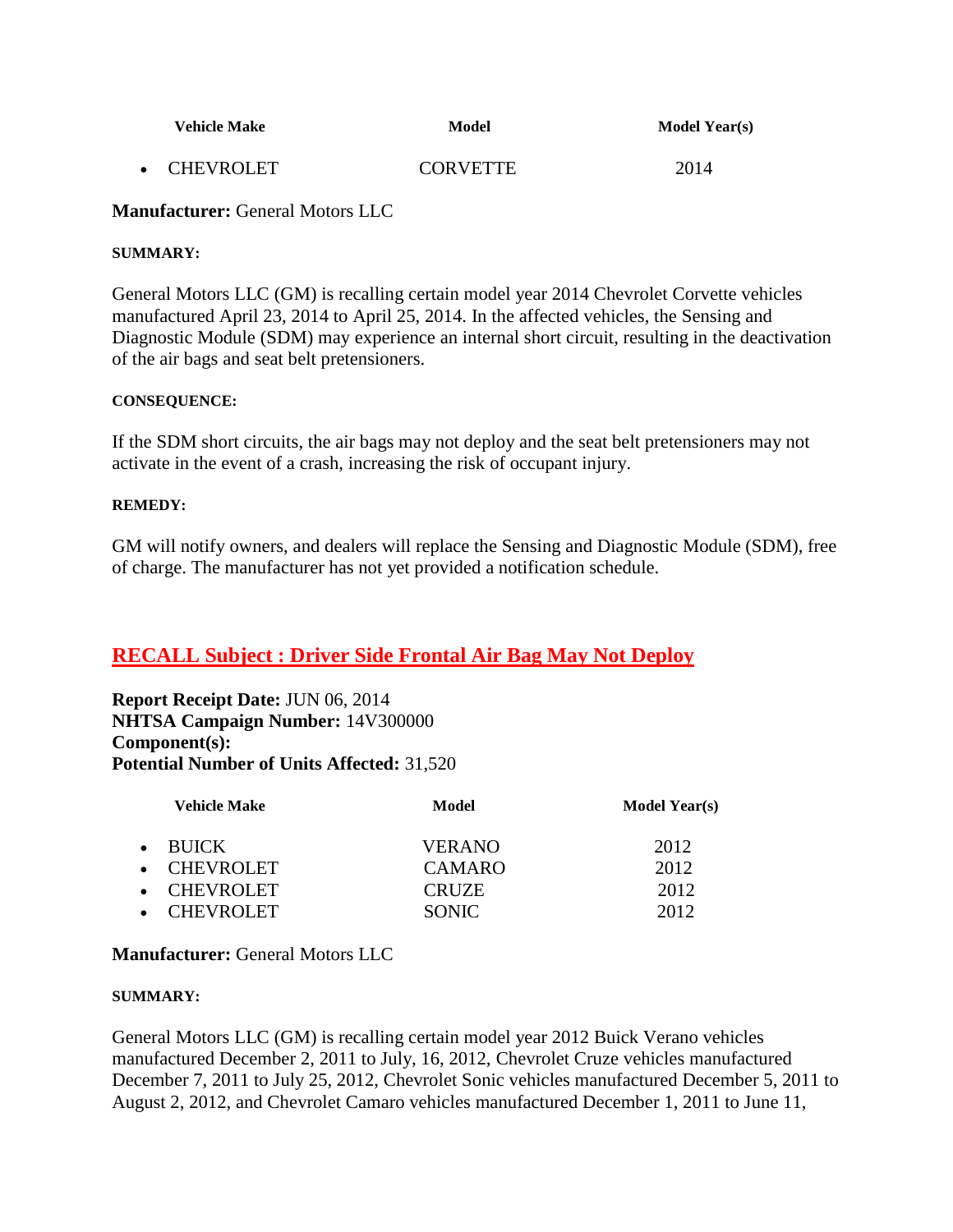2012. The driver side frontal air bag has a shorting bar which may intermittently contact the air bag terminals.

### **CONSEQUENCE:**

If the bar and terminals are contacting each other at the time of a crash necessitating deployment of the driver's frontal air bag, that air bag will not deploy, increasing the driver's risk of injury.

### **REMEDY:**

GM will notify owners, and dealers will replace the steering wheel air bag coil, free of charge. The manufacturer has not yet provided a notification schedule. Chevrolet owners may contact

GM at 1-800-222-1020. Buick owners may contact GM at 1-800-521-7300. Note: This is an expansion of recalls 12V-522 and 13V-023.

# **[RECALL Subject : Absence of Warning Chimes/FMVSS 114, 208](http://www-odi.nhtsa.dot.gov/owners/SearchResults?refurl=email&searchType=ID&targetCategory=R&searchCriteria.nhtsa_ids=14V301)**

**Report Receipt Date:** JUN 06, 2014 **NHTSA Campaign Number:** 14V301000 **Component(s): Potential Number of Units Affected:** 57,512

| <b>Vehicle Make</b> | Model               | <b>Model Year(s)</b> |
|---------------------|---------------------|----------------------|
| • CHEVROLET         | <b>SILVERADO</b>    | 2014                 |
| • CHEVROLET         | <b>SILVERADO HD</b> | 2015                 |
| • CHEVROLET         | <b>TAHOE</b>        | 2015                 |
| - GMC<br>$\bullet$  | <b>SIERRA</b>       | 2014                 |
| GMC.                | <b>SIERRA HD</b>    | 2015                 |

## **Manufacturer:** General Motors LLC

### **SUMMARY:**

General Motors LLC (GM) is recalling certain model year 2014-2015 Chevrolet Silverado and GMC Sierra, and 2015 Chevrolet Tahoe and Suburban vehicles equipped with a base radio and an internal amplifier. The radios in the affected vehicles may become inoperative, and as a result, there would be no audible chime to notify the driver if the door is opened with the key in the ignition or no audible seat belt warning indicating the seat belts were not buckled. As such, these vehicles fail to comply with the requirements of Federal Motor Vehicle Safety Standard (FMVSS) numbers 114, "Theft Protection and Rollaway Prevention," and 208, "Occupant Crash Protection."

### **CONSEQUENCE:**